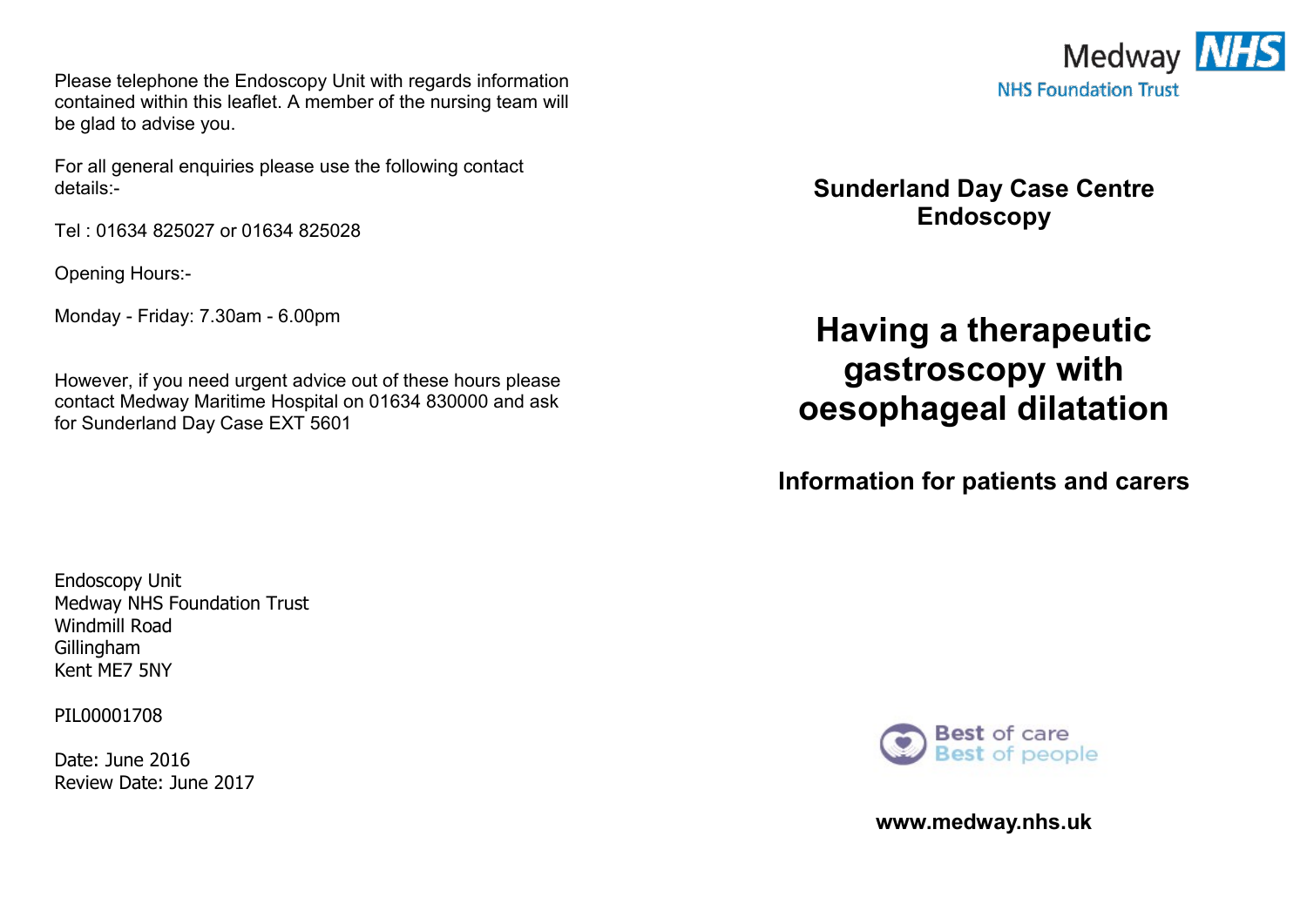# **Checklist**

# **Things to remember before your procedure**

- Read the booklet carefully.
- Fill in the questionnaire and return it in the pre-paid envelope.
- Note appointment date in your diary.
- Nothing to eat for 6 hours before your test. You may however drink water until 2 hours prior to your appointment.
- Please bring a list of medication you are currently taking.
- Transport arrangements made if you are having sedation.

If you wish to discuss any areas of concern, or need more information, in particular to get advice on medication, please contact the Endoscopy Unit on the following telephone number:

> **Telephone Number: 01634 825027/5028**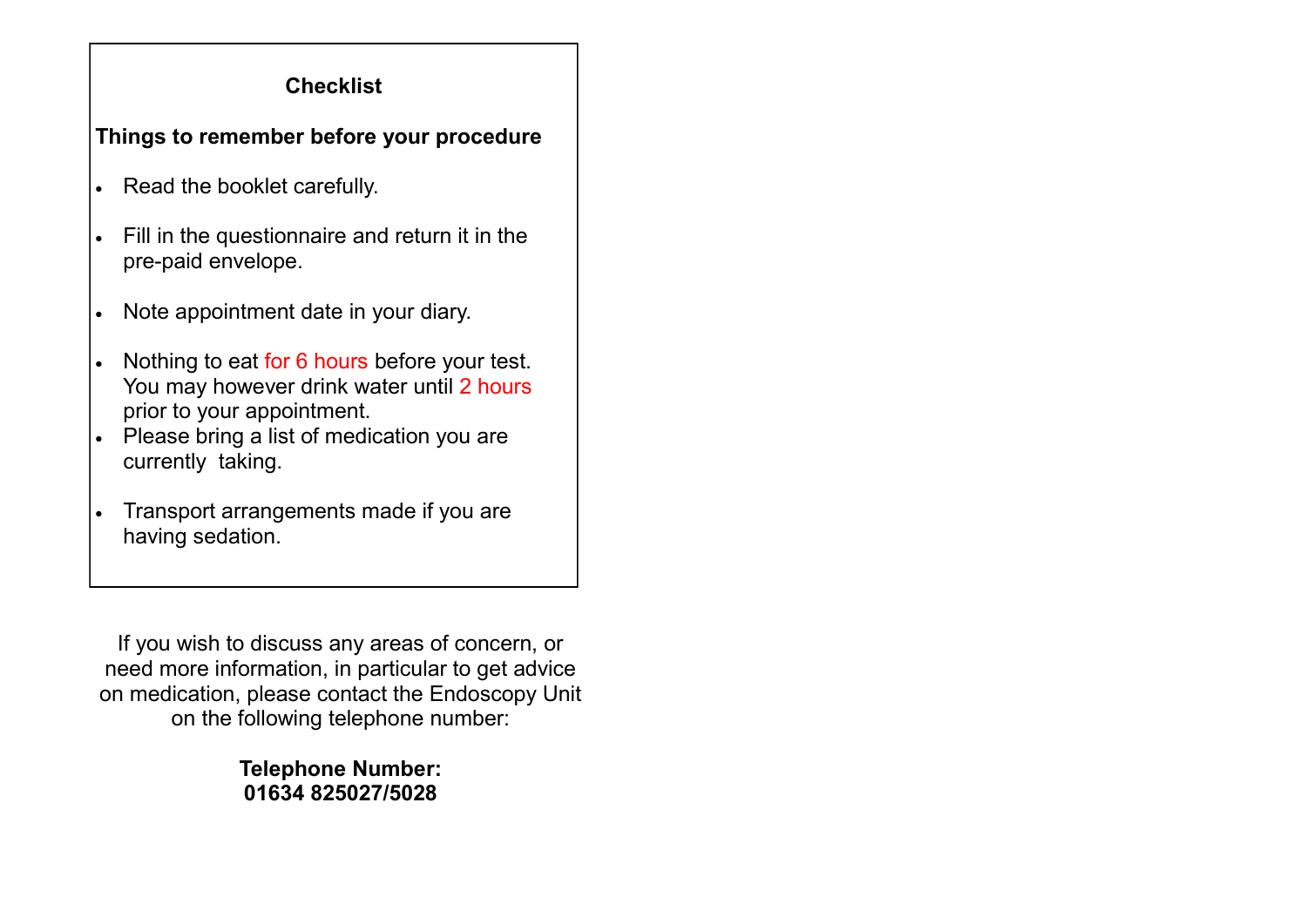# **General Points To Remember**

- If you cannot keep your appointment please notify the department as soon as possible.
- It is our aim for you to be seen and investigated as soon as possible after your arrival. However, the department is sometimes very busy and your procedure may be delayed. Emergency patients will obviously be given priority over less urgent cases.
- The hospital cannot accept any responsibility for loss or damage to personal property when on these premises.
- If you are having sedation, please arrange for a responsible adult to collect you and stay with you overnight.
- Following the procedure, if you have any problems with persistent abdominal pain or bleeding please contact your GP immediately, informing them that you have had an endoscopy.
- If you are unable to contact or speak to your GP, you must go immediately to the Accident & Emergency department.

# **Contents**

| What is a gastroscopy with oesophageal dilation?     | 4              |
|------------------------------------------------------|----------------|
| What are the risks associated with this procedure?   | 4              |
| What are the side effects of the procedure?          | 5              |
| What are the benefits?                               | 5              |
| What are the alternatives?                           | 5              |
| Preparing for a gastroscopy and dilatation?          | 6              |
| What about my medication?                            | 6              |
| Sedation?                                            | 6              |
| Throat spray - local anaesthetic                     | $\overline{7}$ |
| The procedure                                        | $\overline{7}$ |
| How long will I be at the endoscopy unit department? | 8              |
| Going home after the procedure                       | 9              |
| When will I know the results                         | 9              |
| General points to remember                           | 10             |
| To contact us before your appointment                | 11             |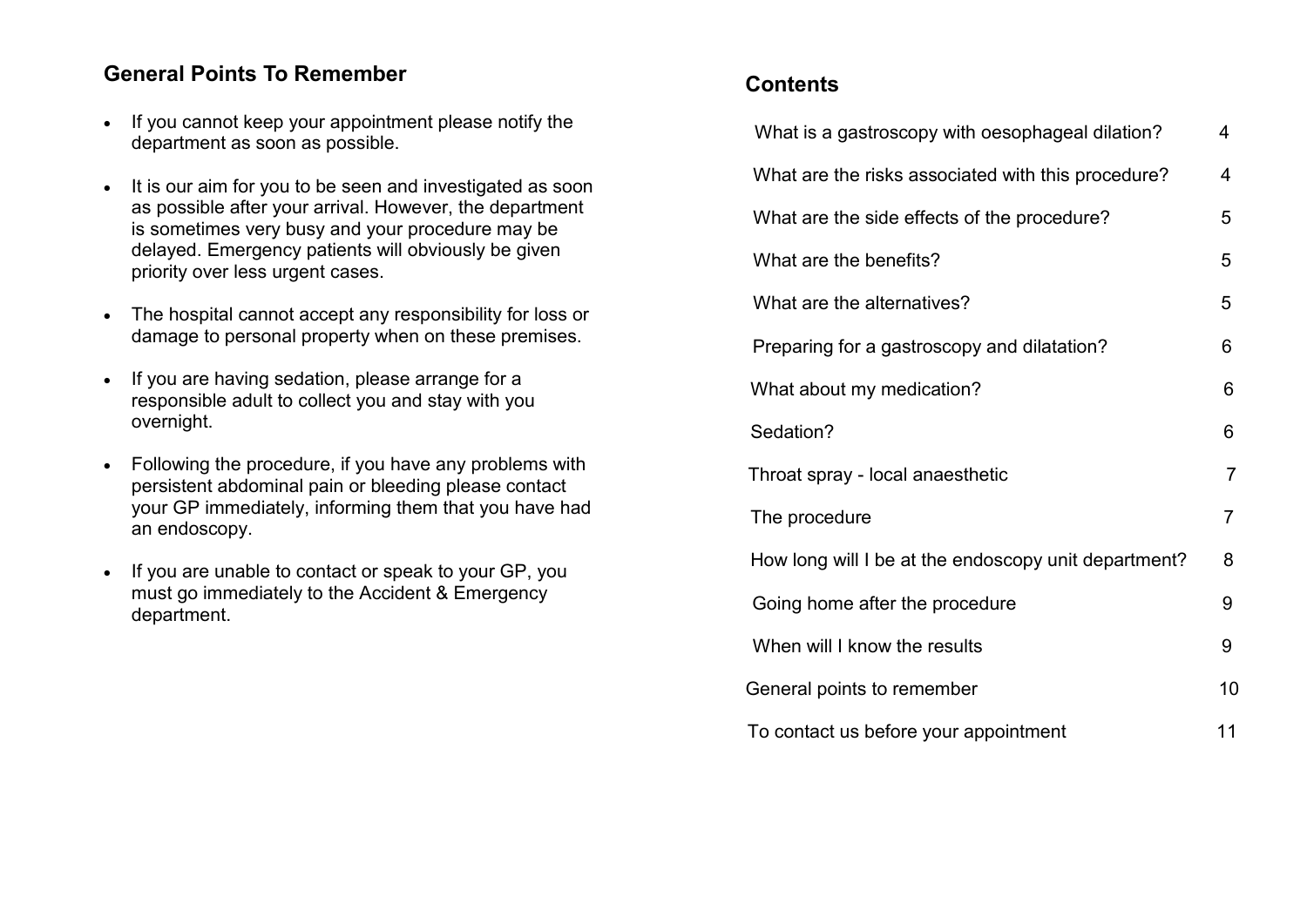# **What is a gastroscopy with oesophageal dilatation?**

You have been advised to have a gastroscopy to help find the cause of your symptoms, and dilatation of the oesophagus can help relieve difficulty in swallowing. The doctor thinks that it is possible and appropriate to try to improve your symptoms by stretching the narrow and diseased part of the oesophagus using endoscopy rather than a surgical operation. The most common conditions that require this treatment are scarring (peptic) strictures associated with stomach acid or following oesophageal surgery. Narrowing caused by growths and achalasia (a condition where the lower gullet muscle becomes very tight) are other reasons for this treatment.

A Gastroscopy is a technique to look directly into your gullet (oesophagus), stomach and the first part of the small bowel (duodenum).

The instrument used for this procedure is an endoscope. The endoscope is a thin, flexible tube. It has a bright light on the end and is passed through your mouth and down into the stomach. If there is a narrowing of the gullet it is sometimes necessary to stretch the narrowed area to allow the endoscope (and consequently food) to pass.

### **What are the risks associated with this procedure?**

This is a safe procedure, however problems can arise;

• Perforation of the gullet or stomach (making a hole) is a recognised complication (about 1 in 10,000 without dilatation and about 1 in 40 with dilatation). This may require an operation to repair the damage and it can rarely cause death.

the procedure and your swallowing will be tested with a cool drink before we allow you home. An x-ray of your chest may be needed before you are allowed to drink.

# **Going home after the procedure**

After the procedure, you will remain in the unit to rest. When nursing staff consider you to be safe for discharge and you have swallowed a drink you will be discharged home. At home you should rest for the remainder of the day. If is essential that a responsible adult accompanies you home by car or taxi - public transport is not suitable. This person should stay with you overnight. It is advisable to have the next day off work. During the first 24 hours following sedation you must not:

- Drink Alcohol
- Drive any vehicles (including a motorcycle or bicycle)
- Take sleeping tablets
- Operate machinery or electrical items (including cooker/kettle)
- Sign any legally binding or important documents
- Work at heights (including climbing ladders or onto chairs)

**Please note that sedation can impair your reflexes and judgement for up to 24 hours even when you feel wide awake.**

### **When will I know the results?**

Before discharge, you will be given a brief outline of the test results. If a biopsy or polyp has been removed, the laboratory results will take longer, about 14 - 21 days. You will be given a copy of the endoscopy report for your own information.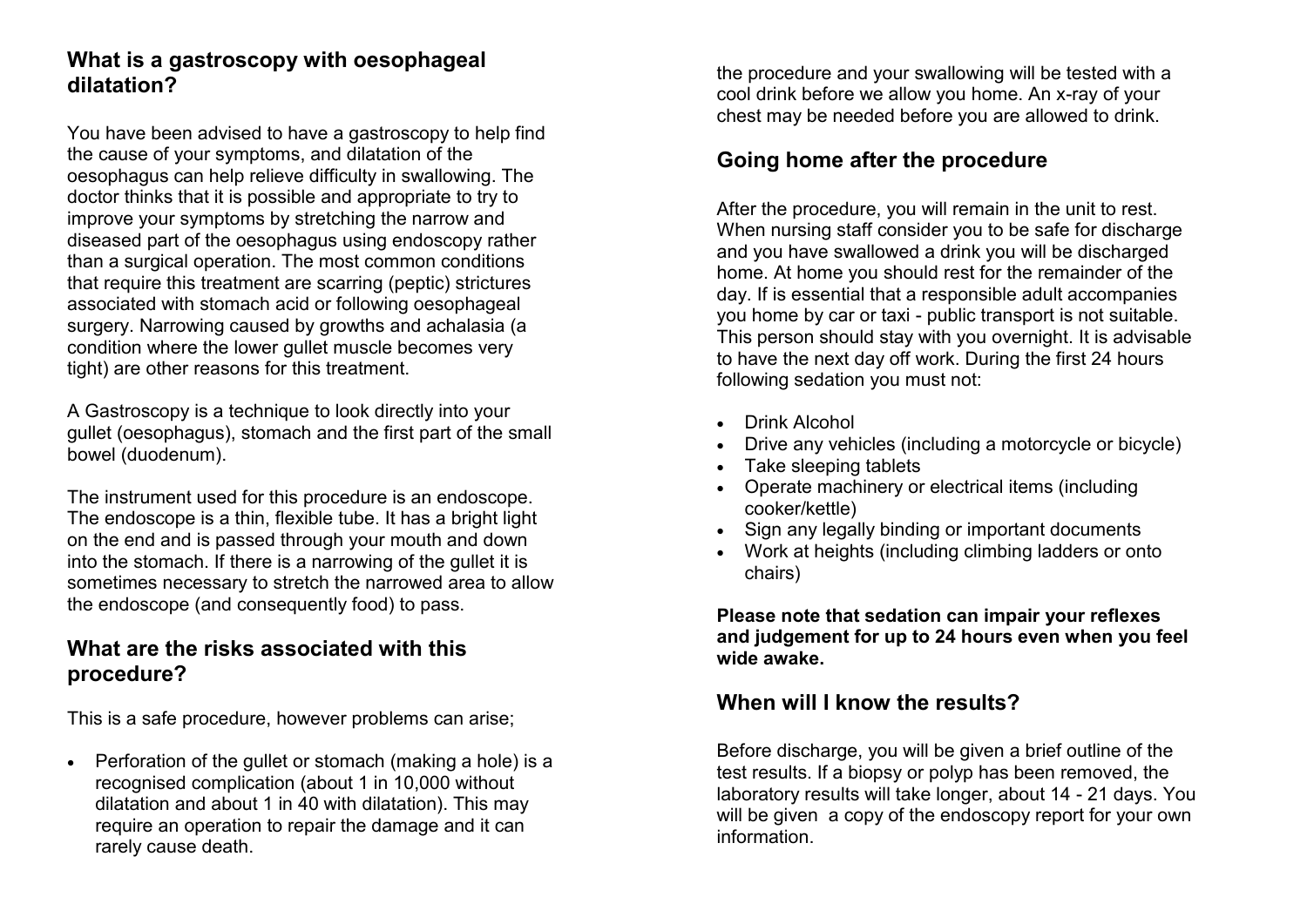The endoscopist will introduce the endoscope into your mouth, over your tongue, down your oesophagus (gullet) and into your stomach and then into your duodenum. Your windpipe is deliberately avoided and your breathing will not be affected. If dilatation of the oesophagus is carried out a thin wire will be passed through the endoscope into your stomach and then the endoscope will be removed. One to three other tapered tubes will then be passed using the wire as a guide so as to widen the narrowing, it can be uncomfortable when the narrowing is stretched but this discomfort does not last long. Alternatively, a special type of balloon dilator may be used. This is positioned using x-ray equipment and gently inflated to stretch the affected area. Following the dilatation procedure, the endoscope etc., you may be sent for a chest x-ray once the procedure has finished. During the procedure, samples may be taken from the lining of your digestive tract for analysis in our laboratories. These will be retained. Any photographs taken will be recorded in your notes. The whole procedure takes between 10 and 15 minutes.

#### **How long will I be in the endoscopy department?**

You should expect to be in the department between 1-3 hours. The department also takes emergencies and these can delay out-patients lists. We will endeavour to keep you informed of any expected delays.

Sometimes a person who has arrived after you may be taken through to the procedure room before you. We perform different procedures on various lists throughout the day and their appointment may be for a different list. It does not mean that they have been given priority over you.

You will stay on your trolley for an hour or two following

- Bleeding is also rare but can be serious enough for you to be admitted to hospital and treated with a blood transfusion.
- Mechanical damage to teeth and bridgework.
- Sedation can occasionally cause problems with breathing. heart rate and blood pressure. If any of these problems occur they don't usually last very long.
- Aspiration of fluid into the chest causing a cough.

Like all tests, this procedure will not always show up all abnormalities and on rare occasions, abnormalities may not be identified. The person doing the test will discuss any questions you may have about the risks.

### **What are the side-effects of the procedure?**

You may have bloating and abdominal discomfort for a few hours as air is used to inflate you stomach. You may have a sore throat for 24 hours. You may have some burning sensation on swallowing for a few days following a dilatation.

### **What are the benefits of having a gastroscopy and dilatation?**

Your swallowing should be improved, at least temporarily, after a successful dilatation of the oesophagus. It is also possible to take samples from the narrowed area and therefore decide on further treatment options.

### **What are the alternatives to gastroscopy with dilatation?**

The gullet can be stretched using a balloon which is passed while you have an x-ray. This procedure allows the improvement in swallowing, but sampling from the gullet is only possible if gastroscopy is undertaken. The only other alternative is major surgery.